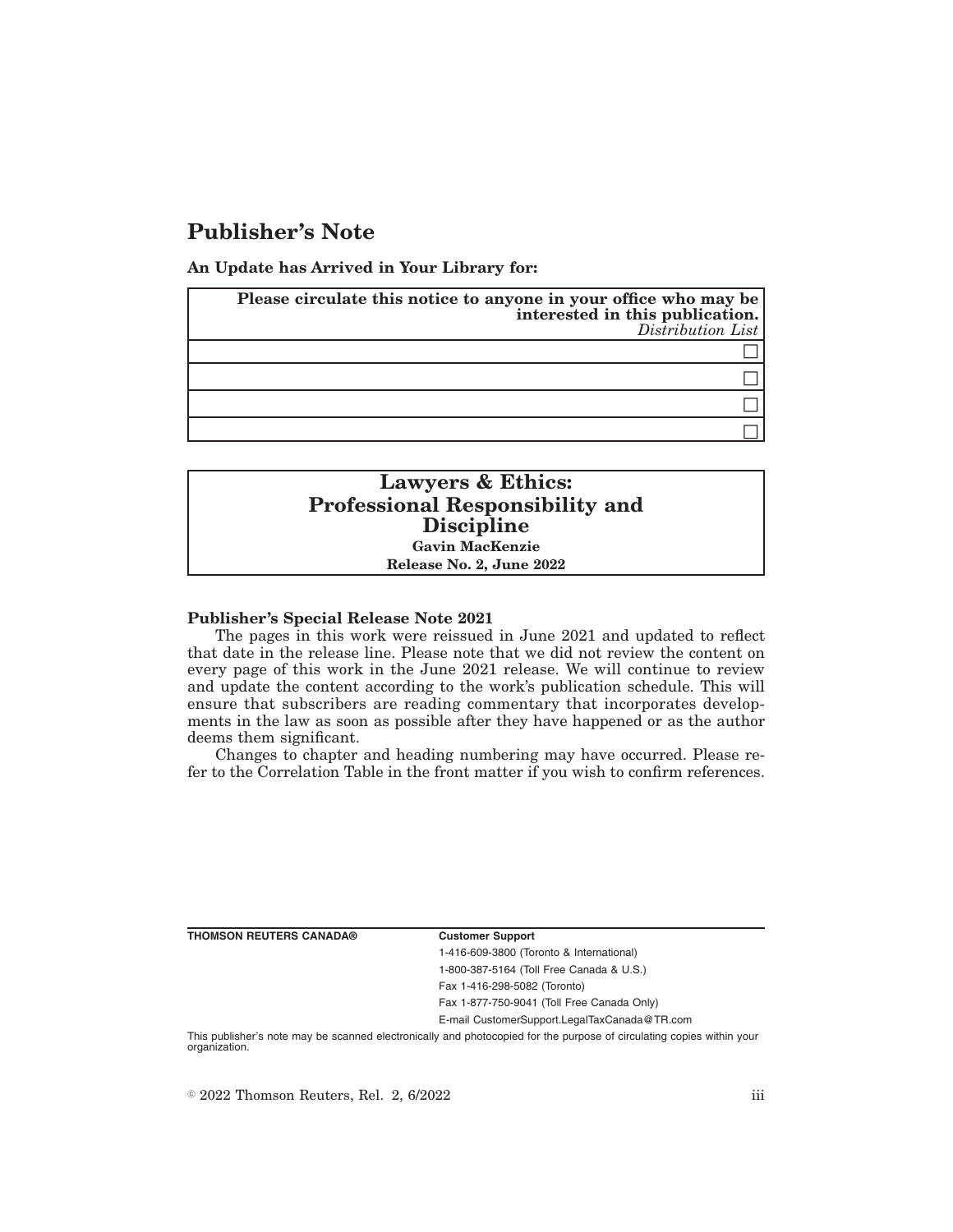A practical, contemporary text dealing with the issues of professional responsibility regularly confronting lawyers in Canada in every area of practice. A valuable reference source for the practising lawyer and the student. Specific types of ethical problems arising in the major areas of practice are identified, and insightful, practical solutions presented. Areas of practice discussed are criminal, civil litigation, estates, real estate, corporate and in-house counsel. A substantial portion of the work is devoted to discipline proceedings.

### **What's New in This Release**

This release features updates to the case law and commentary in Chapters 4, 23, and 26.

### **Highlights**

- E **THE REGULATION OF THE PROFESSION ADMISSION TO THE BAR — HISTORY AND APPLICATION OF THE GOOD CHARACTER REQUIREMENTS** — In *Amendola v. Law Society of Ontario*, 2022 ONLSTA 3 (L.S. Trib. App. Div.), a paralegal had been practising for 11 years, but had failed to disclose having previously been disciplined as a realtor in his paralegal licensing application. The Ontario Law Society Tribunal's Appeal Division considered whether it had jurisdiction to hold a licensing hearing *after* a license had been granted to the paralegal. A majority decision of the Appeal Division held that the paralegal's licensing application should be dismissed retroactively. The paralegal was free, however, to bring a fresh licensing application and, in that application, to rely on his 11 years of unblemished practice as a paralegal to establish his current good character.
- E **THE REGULATION OF THE PROFESSION DISCIPLINE PROCEEDINGS — PROFESSIONAL MISCONDUCT** — In *Groia v. Law Society of Upper Canada*, the Supreme Court of Canada (SCC) held that law societies should not sanction lawyers for sincerely held but mistaken legal positions or questionable legal strategies. Following the decision in *Merchant v. Law Society of Saskatchewan*, 2022 CarswellSask 2, it seems clear that the SCC's holding is not confined to incivility cases. In *Merchant*, Saskatchewan's Court of Appeal applied *Groia* to a case in which the allegations were not incivility, but that the lawyer had induced a client to sign a direction to pay residential school-related settlement funds to his firm contrary to a prohibition of assignments contained in the Indian Residential Schools Settlement Agreement (IRSSA). The court found that the direction to pay was an assignment, but that the issue was an arguable one. The evidence did not support the Hearing Committee's finding that the lawyer did not have a sincerely held belief that the direction to pay was not prohibited.
- E **THE REGULATION OF THE PROFESSION DISCIPLINE PROCEEDINGS — PENALTY** — Hearing and appeal tribunals have accepted that systemic discrimination may be a mitigating factor in circumstances where the evidentiary record establishes that the systemic discrimination influenced the lawyer's misconduct. In *Law Society of*